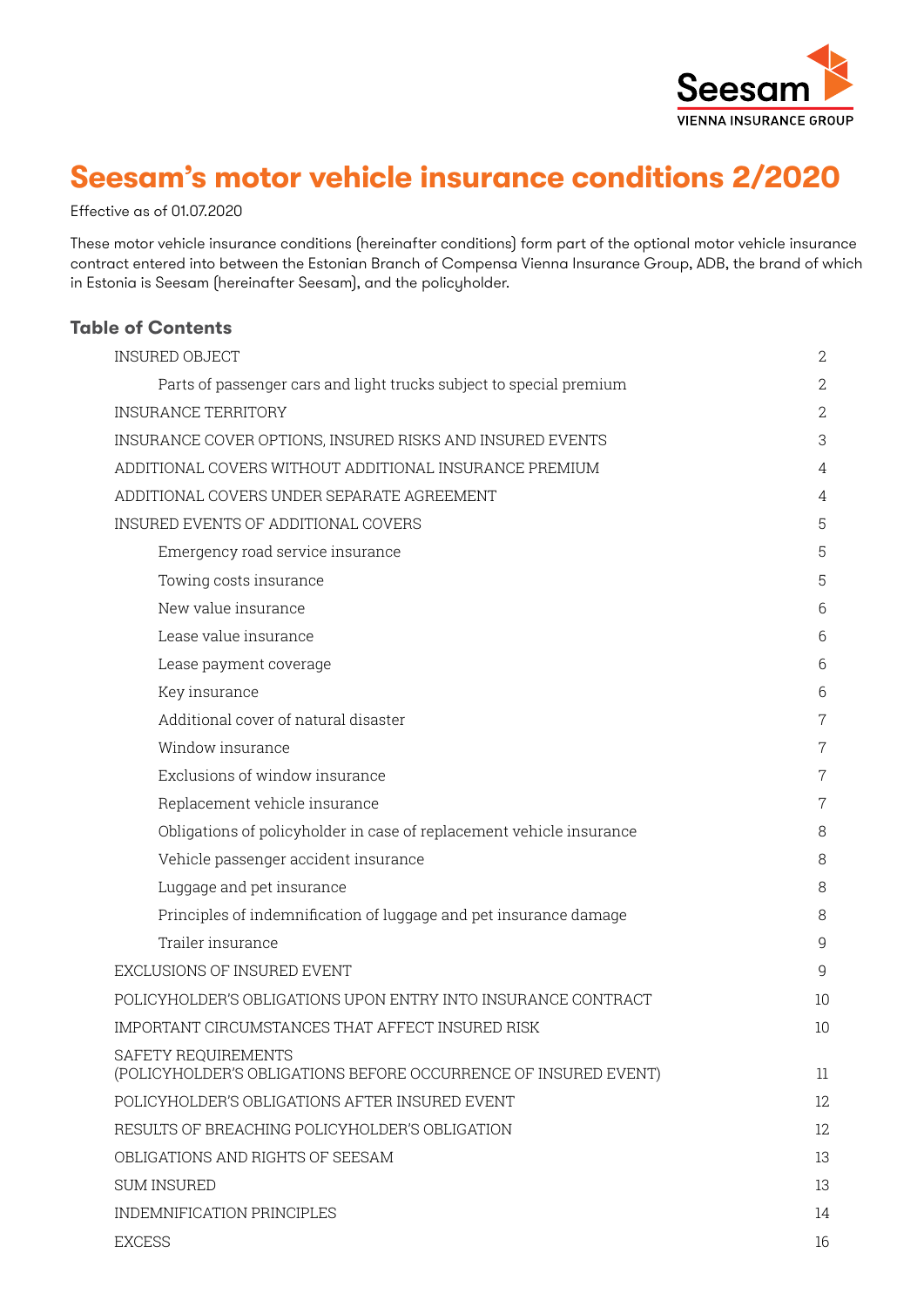# **INSURED OBJECT**

- 1 The insured object means:
	- 1.1 a land vehicle or a trailer of a land vehicle that has been registered in the national traffic register of Estonia in its manufactured entirety (hereinafter "vehicle"), incl. alloy wheels if supplied as original equipment by the manufacturer;
	- 1.2 parts connected to a vehicle and subject to a special premium in accordance with clauses **3-5** of these conditions;
	- 1.3 in the event of a supplementary additional cover and existence of a respective note on it in the policy, luggage located in a vehicle or light truck in normal use in accordance with clauses **7** and **81-89** of these conditions;
	- 1.4 the life and health of a vehicle passenger in accordance with clauses **74-80** of these conditions.
- 2 Without an additional insurance premium, the insurance shall cover child safety seats and carry cots, roof boxes, roof bars, bicycle racks, additional bumpers and steps and towing hooks mounted to the vehicle, if set out in the policy and certified by documents.

## **Parts of passenger cars and light trucks subject to special premium**

- 3 Parts subject to a special premium have been insured as a single set within EUR 800 in the event of the **Casco** package (clause 15) and EUR 1,500 in the event of the **Supercasco** package (clause 16).
- 4 Parts subject to a special premium have been insured only if all the following terms and conditions have been met:
	- 4.1 the policyholder has submitted to Seesam, in a format that can be reproduced in writing, the list and value of the parts subject to a special premium;
	- 4.2 the list of the parts subject to a special premium and the amount of indemnity limit are set out in the policy;
	- 4.3 the policyholder has paid the additional insurance premium.
- 5 Parts subject to a special premium shall be the following items connected to the vehicle:
	- 5.1 alloy wheels not supplied as original equipment by the manufacturer;
	- 5.2 navigation, audio, TV, video (e.g. driving video recorders), taxi and multimedia equipment not supplied as original equipment by the manufacturer;
	- 5.3 parts of the bodywork and additional equipment (e.g. additional lights, winch, pre-heater, gas equipment) not supplied as original equipment by the manufacturer;
	- 5.4 special technology and equipment that the policyholder uses in its economic or professional activities and that is intended for carrying out special functions (e.g. freezing equipment and conversion of the cargo space related thereto, diagnostic equipment, medical equipment, firefighting equipment, police vehicle equipment);
	- 5.5 ceramic and other body protections, paintwork and stickers on the vehicle.
- 6 The following shall not be insured objects, for example:
	- 6.1 audio or data media and the information contained therein;
	- 6.2 items not supplied as original equipment by the manufacturer (e.g. mobile telephones, computers, readers, cameras and other electronic equipment);
	- 6.3 vehicle equipment and constructions designed for races or racing;
	- 6.4 parts or accessories of the vehicle, which have been installed disregarding legislation or safety requirements.
- 7 The items specified in clauses **6.1** and **6.2** shall constitute an insured object if additional luggage and pet insurance cover (clauses **81-89**) has been chosen and a respective note has been made in the policy.

# **INSURANCE TERRITORY**

- 8 Insurance territory means the area agreed on in the insurance contract within which the insured object has been insured against the insured risks defined in the insurance contract.
- 9 The insurance territory options are:
	- 9.1 Europe, excluding Russia, the Ukraine, Belarus, Armenia, Azerbaijan, Georgia, Kazakhstan, Moldova, and Turkey;
	- 9.2 Europe, Russia (the part of the Russian Federation to the west of the Ural Mountains), the Ukraine and Belarus, except Armenia, Azerbaijan, Georgia, Kazakhstan, Moldova, Turkey, Ingushetia, Chechnya, Ossetia, and Dagestan.
- 10 The insurance territory chosen by the policyholder shall be set out in the policy.
- 11 Damage caused to the vehicle outside the insurance territory set out in the policy shall not be subject to indemnification under the insurance contract.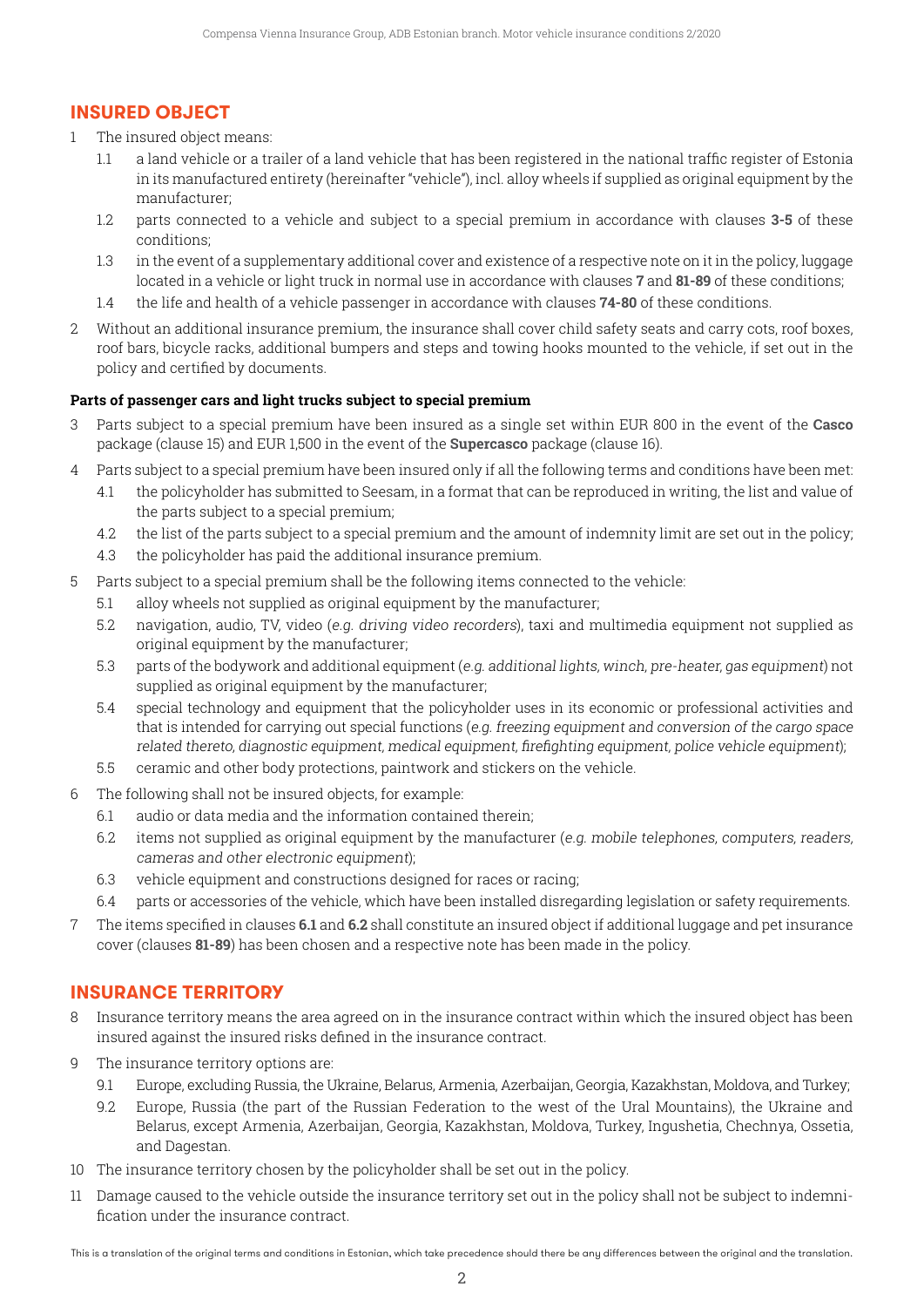# **INSURANCE COVER OPTIONS, INSURED RISKS AND INSURED EVENTS**

## **Insurance cover options**

- 12 The insurance cover options are the **Casco** package and **Supercasco** package.
- 13 It is possible to choose only the **Casco** package for a truck, trailer or bus.
- 14 The insurance cover option and additional cover upon separate agreement chosen by the policyholder shall be specified in the policy.

## **Insured risks**

- 15 Under the **Casco** package, a vehicle has been insured against the following risks:
	- 15.1 unexpected and sudden contact event outside the vehicle (clause **18**);
	- 15.2 traffic accident (clause **19**);
	- 15.3 natural disaster (clause **20**);
	- 15.4 fire (clause **21**);
	- 15.5 vandalism (clause **22**);
	- 15.6 loss as a result of theft or robbery (clause **23**).
- 16 Under the **Supercasco** package, a vehicle has been insured against the following risks:
	- 16.1 unexpected and sudden contact event outside the vehicle (clause **18**);
	- 16.2 traffic accident (clause **19**);
	- 16.3 natural disaster (clause **20**);
	- 16.4 fire (clause **21**);
	- 16.5 vandalism (clause **22**);
	- 16.6 loss as a result of theft or robbery (clause **23**);
	- 16.7 technical failure (clause **24**).

## **Insured events**

- 17 Insured event means damage to or destruction or loss of an insured object during the insurance period due to the realisation of an insured risk under the terms and conditions and within the extent provided for in the insurance contract, taking into account the exclusions of an insured event specified in these conditions.
- 18 An unexpected and sudden event outside the vehicle means an event in which the vehicle is destroyed or damaged as a result of a contact event outside the vehicle.
- 19 Traffic accident means an event in which material damage is caused as a result of an insured object moving on or off the road or locating on the road.
- 20 Natural disaster means the destruction of or damage to the insured object due to a natural event.
	- 20.1 Natural disaster is not deemed to be the destruction of or damage to the insured object, which is in the causeand-effect relationship with the driver's own behaviour (e.g. driving with the vehicle into water, driving onto a tree lying on the road, damage to the vehicle due to scratches from branches).
- 21 Fire means the damage to or destruction of the insured object due to fire, smoke or soot.
	- 21.1 Fire **is not deemed** to be damage caused to the passenger compartment and cables due to heat (e.g. a cigarette butt falls on a seat and causes a hole or a heated seat overheats and damages the seat).
- 22 Vandalism means intentional acts of third parties aimed at damaging or destroying the insured object.
- 23 Theft means the deprivation of the insured object with the purpose of illegal embezzlement thereof. Robbery means the deprivation of the insured object for the purpose of illegal embezzlement thereof if the deprivation has been committed using violence, i.e. physical harm, hitting, beating or other physical abuse which causes pain or by threatening to kill or cause physical harm.
	- 23.1 Theft is not considered to be the loss of the vehicle, its part or luggage as a result of fraudulent conduct, embezzlement, or extortion. The definitions of fraudulent conduct, embezzlement and extortion shall be interpreted on the basis of the substance given to these definitions in the Penal Code.
- 24 In the event of a technical breakdown insurance event, a sudden and unexpected malfunction of the vehicle's engine, engine cooling system, engine control electronics; transmission, transmission cooling system, transmission control electronics, brake system or steering system shall be indemnified in the following concurring conditions: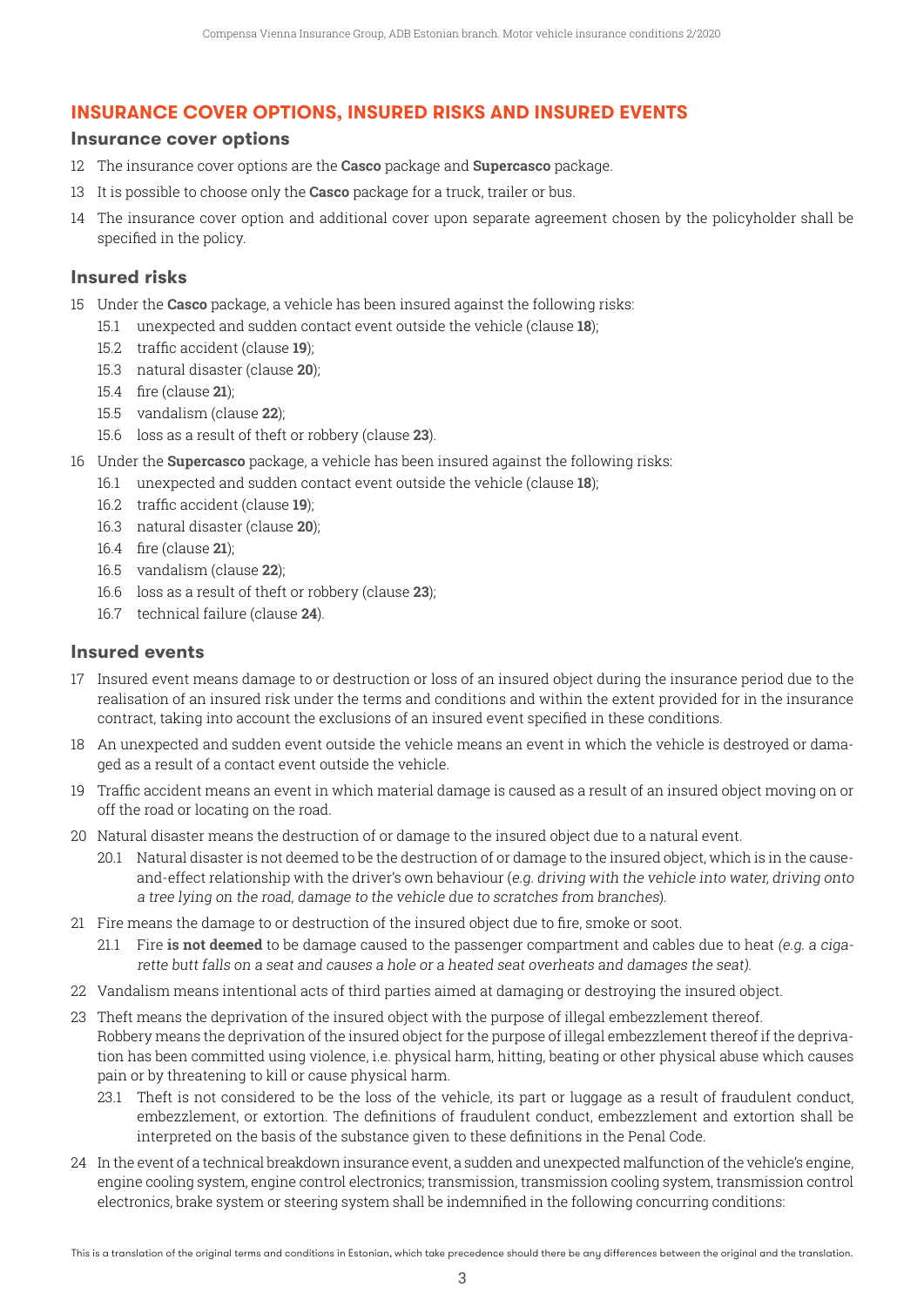- 24.1 the vehicle was registered for the first time no more than seven years ago;
- 24.2 the mileage of the vehicle does not exceed 150,000 km as of the occurrence of the technical failure;
- 24.3 the vehicle has undergone all regular maintenance at the right time and it has been performed by a competent person;
- 24.4 At the request of Seesam, the good technical condition and smooth functioning of a vehicle must be proven by a vehicle inspection report of the distributor of the respective car brand or a repair company specified by Seesam.
- 25 If allthe conditions specified inclause 24have beenmet, Seesamshallindemnify the expensesmade for identifying and clarifying the cause and extent of the technical failure (e.g. vehicle disassembly, diagnostics, expert opinion).
	- 25.1 If there is no technical failure constituting an insured event, Seesam shall not indemnify the reassembly and other costs necessary after the failure has been identified.
- 26 Based on the technical failure cover, loss related to a technical failure in the vehicle's fuel system (incl. in the turbo and displacement compressor, intercooler, injection pump and accumulator); in the exhaust system and exhaust treatment system (incl. the catalytic converter); in the climate control equipment (incl. the conditioner); and in the display, suspension system, wheel bearing or a brake disc, shoe or calliper shall not be indemnified.

# **ADDITIONAL COVERS WITHOUT ADDITIONAL INSURANCE PREMIUM**

- 27 In the event of **Casco** package, the cover of passenger cars and light trucks in normal use shall include:
	- 27.1 emergency road service insurance (clauses **35-41**);
	- 27.2 towing costs insurance (clauses **42-45**);
	- 27.3 new value insurance (clauses **46-47**);
	- 27.4 lease value insurance (clauses **48-52**).
- 28 The insurance cover of a truck, trailer and bus shall include towing costs insurance (clauses **42-45**).
- 29 In the event of the **Supercasco** package, the cover of passenger cars and light trucks in normal use shall include: 29.1 technical failure insurance (clauses **24-26**);
	- 29.2 emergency road service insurance (clauses **35-41**);
	- 29.3 towing costs insurance (clauses **42-45**);
	- 29.4 new value insurance (clauses **46-47**);
	- 29.5 lease value insurance (clauses **48-52**);
	- 29.6 lease payment insurance (clauses **53-54**);
	- 29.7 key insurance (clause **55**);
	- 29.8 additional cover of natural disaster (clauses **56-57**);
	- 29.9 vehicle passenger accident insurance (clauses **74-80**).
- 30 Normal use of a vehicle is not deemed to be letting or short-term rental of the vehicle (except leasing if the policyholder is also the lessee), providing taxi, ride-sharing (Uber, Bolt, etc.) or courier services with the vehicle, using the vehicle as an emergency vehicle, operational vehicle or patrol vehicle of a security company.
	- 30.1 Short-term rental shall mean renting the vehicle for up to 6 months.

# **ADDITIONAL COVERS UNDER SEPARATE AGREEMENT**

- 31 In the event of **Casco** package it is also possible, for an additional insurance premium, to choose the following covers in respect of passenger cars or light trucks in normal use:
	- 31.1 window insurance (clauses **58-61**);
	- 31.2 replacement vehicle insurance (clauses **62-73**);
	- 31.3 vehicle passenger accident insurance (clauses **74-80**);
	- 31.4 luggage and pet insurance (clause **81-89**);
	- 31.5 trailer insurance (clause **90**).
- 32 For a truck or bus it is also possible to choose window insurance for an additional insurance premium.
- 33 In the event of the **Supercasco** package it is also possible, for an additional insurance premium, to choose the following covers in respect of passenger cars or light trucks in normal use:
	- 33.1 window insurance;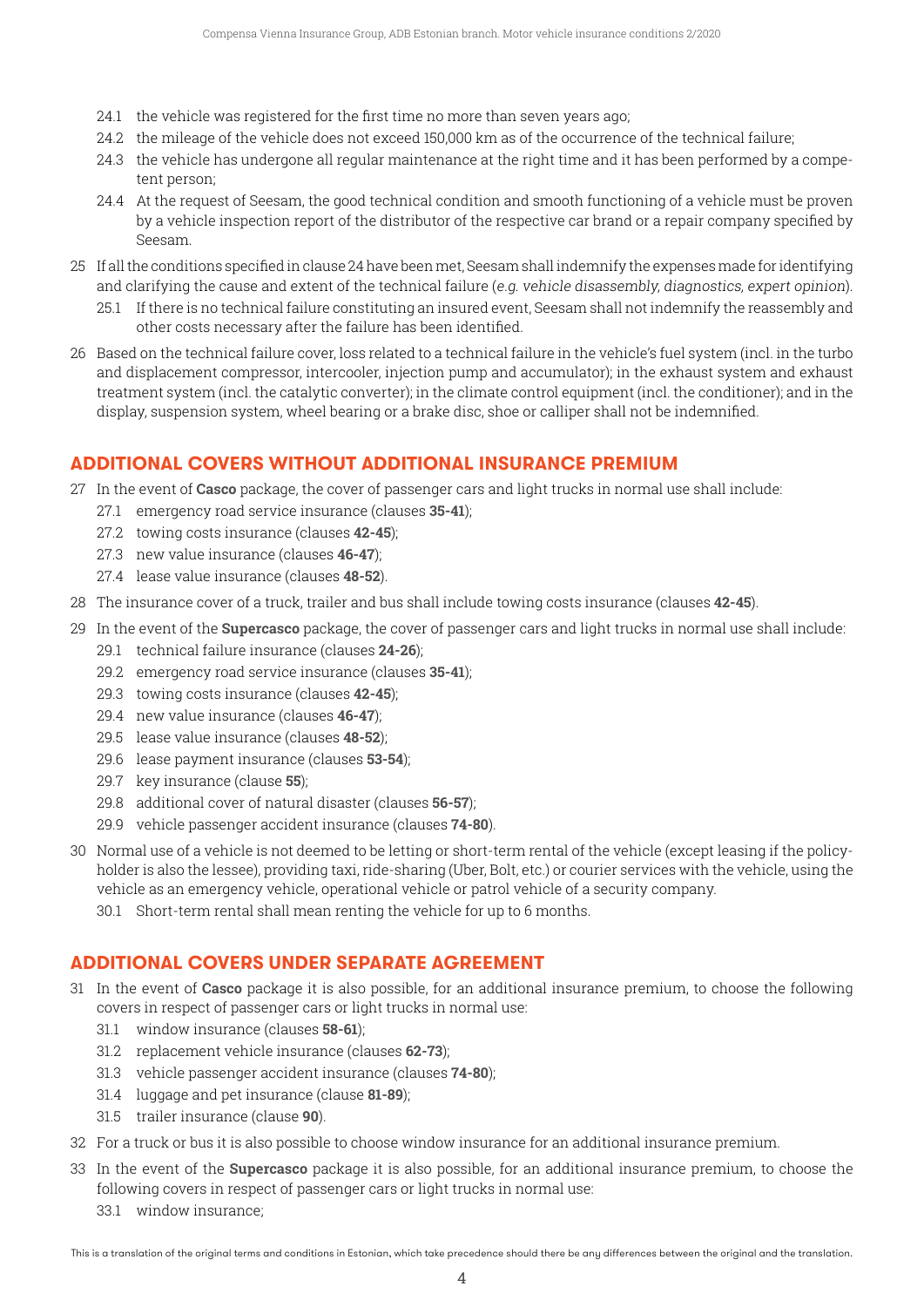- 33.2 replacement vehicle insurance;
- 33.3 luggage and pet insurance;
- 33.4 trailer insurance.
- 34 In order for the insurance cover to be in effect, the additional cover upon separate agreement must have been noted in the policy.

# **INSURED EVENTS OF ADDITIONAL COVERS**

#### **Emergency road service insurance**

- 35 Emergency road service insurance shall ensure round-the-clock emergency care to the policyholder in the case of an unexpected event that occurred on the roads of the insurance territory set out in the policy and hinders continuing the journey.
- 36 Emergency road service insurance (incl. accommodation expenses without charge clause **39.8**) shall be valid only if the service is ordered using the emergency road service insurance telephone number set out in the policy.
- 37 Emergency road service ordered from other service providers shall not be subject to indemnification.
- 38 Emergency road service shall not be provided or it must be separately paid for if the need for the service could have been foreseen by the policyholder (e.g. if the client orders the emergency road service repeatedly for starting the vehicle, although the client has previously been informed of the need to change the battery of the vehicle).
- 39 Emergency road service insurance shall cover the following services:
	- 39.1 towing the vehicle (incl. trailer) to the closest service station (e.g. technical failure, driving off the road, accident, keys in the locked vehicle). If necessary, in the case of an event that has occurred in Estonia the driver of the vehicle and fellow passengers shall be taken to one requested destination within Estonia;
	- 39.2 helping the vehicle out of water, sand, mud, snow or a ditch;
	- 39.3 bringing additional fuel and cost thereof;
	- 39.4 wheel and tyre change (incl. for trailer);
	- 39.5 help in starting the vehicle;
	- 39.6 bringing spare keys within Estonia;
	- 39.7 coming to the scene in the case of an accident and consulting the client in the situation;
	- 39.8 in the case of an insured event of emergency road service that occurred outside the Republic of Estonia, reasonable accommodation expenses of a maximum of up to 3 days shall be indemnified to the driver and one fellow passenger if, due to the insured event of emergency road service, it is not possible for the policyholder to use the vehicle.
- 40 In the case of an insured event of the emergency road service insurance, the costs of acquisition of accessories, spare parts, tyres, replacement keys, remote controls, etc., or repair services of the vehicle shall not be indemnified.
- 41 No deductible shall apply in the case of events of the emergency road service insurance.

#### **Towing costs insurance**

- 42 Upon realisation of the insured risk specified in clauses **15** and **16**, the towing costs of the vehicle shall be indemnified within the extent set out in these conditions.
- 43 Towing costs are deemed to be reasonable costs necessary for transporting a vehicle damaged or destroyed as a result of an insured event.

 Exception. An insured event of emergency road service shall be indemnified in accordance with clause **39.1** of these conditions.

- 44 In Estonia, Latvia and Lithuania the towing costs of passenger cars and light trucks in normal use shall be insured to a reasonable and justified extent.
	- 44.1 The costs of towing a vehicle damaged or destroyed due to an insured event outside Estonia, Latvia and Lithuania shall be indemnified within up to EUR 800 in the event of the Casco package and within up to EUR 2000 in the event of the Supercasco package.
- 45 Upon an insured event with a truck, trailer or bus, Seesam shall indemnify reasonable and necessary costs for towing (incl. lifting the vehicle onto the road) the vehicle to the nearest repository or service station for up to the towing cost specified in the policy.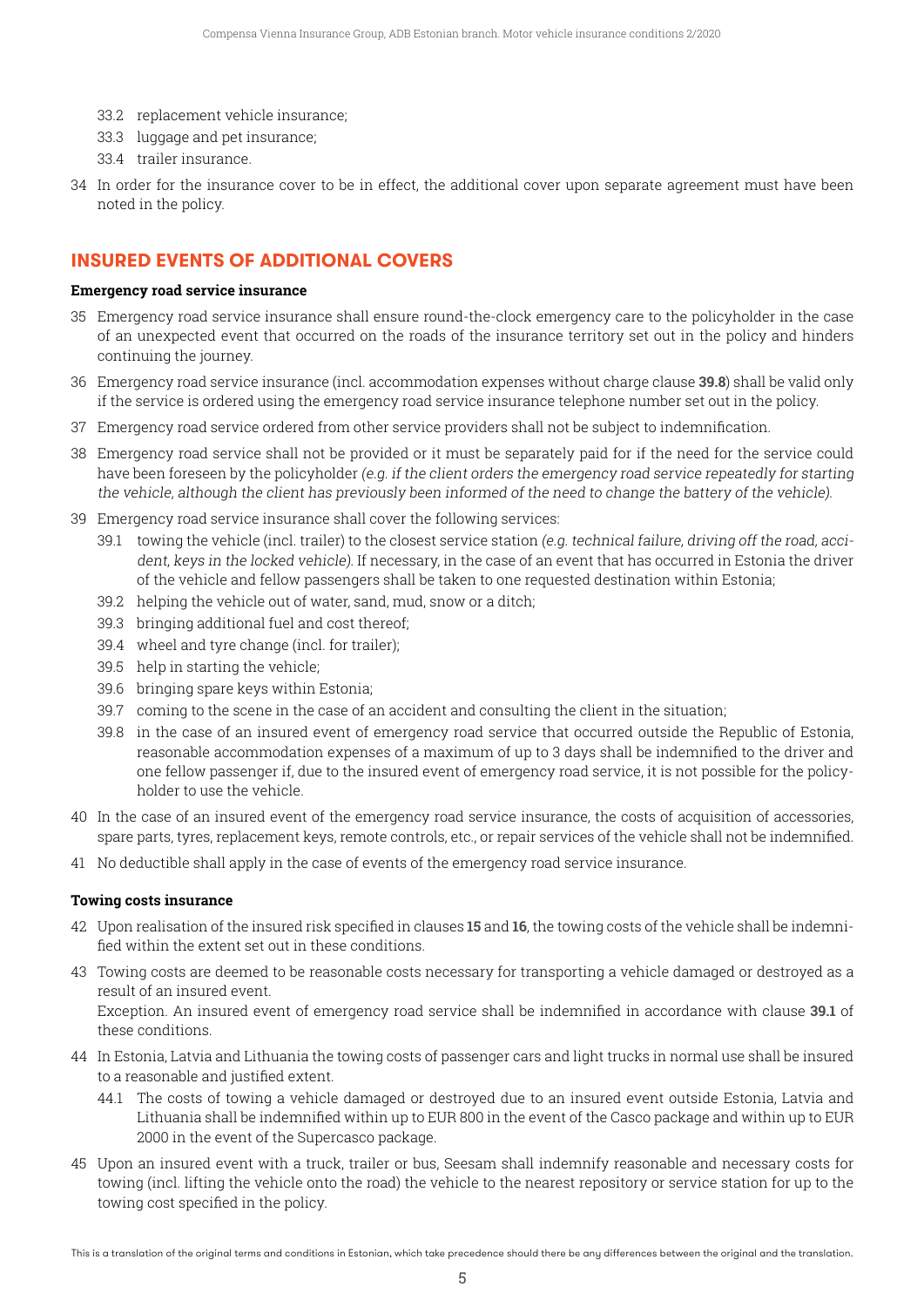#### **New value insurance**

- 46 Seesam shall indemnify for the purchase price of a passenger car or light truck in normal use for which the insured vehicle was acquired if the vehicle is destroyed or lost as a result of an insured event and all the following circumstances exist:
	- 46.1 the vehicle has been bought as new;
	- 46.2 the vehicle has been in the ownership of only one person (in the case of a lease vehicle, the vehicle has had only one lessee);
	- 46.3 the age of the vehicle is up to 1 year from the first registration of the vehicle;
	- 46.4 the repair costs exceed 50% of the purchase price of the vehicle.
- 47 The new value insurance cover shall also apply to events where the traffic accident was caused by another party and the damage caused to the vehicle of the policyholder is indemnified by the insurer of the other party. In such a case the difference between the purchase price of the vehicle and the value of the vehicle indemnified under the mandatory motor third party liability insurance shall be indemnified.

#### **Lease value insurance**

- 48 Seesam shall indemnify for the lease residual value of a passenger car or a light truck in normal use if it exceeds the market value of the vehicle and the vehicle is destroyed or lost as a result of an insured event.
- 49 Lease value means only the contractual residual value of the vehicle according to the lease contract directly before the moment the insured event occurs, not including any other possible monetary liabilities (e.g. lease payment arrears, interest, contractual penalties, contractual expenses and charges, etc.) the lessee may have towards the lessor.
- 50 In order to receive lease value insurance indemnity, all the following terms and conditions must be met:
	- 50.1 the age of the vehicle is up to 7 years from the first registration of the vehicle;
	- 50.2 the owner of the vehicle is the lessor;
	- 50.3 the repair costs exceed 50% of the market value of the vehicle.
- 51 If the lease value of the vehicle is higher than the market value at the time of the insured event, the sum indemnified equals the lease value after the insured event within up to EUR 40,000.

If the lease value of the vehicle is lower than the market value of the vehicle at the time of occurrence of the insured event, the sum indemnified equals the market value.

52 Lease value insurance shall also apply to events where the traffic accident was caused by another party and the damage caused to the vehicle of the policyholder is indemnified by the insurer of the other party. In such a case the difference between the lease value of the vehicle and the value of the vehicle indemnified under the mandatory motor third party liability insurance shall be indemnified.

#### **Lease payment coverage**

- 53 In the event of the **Supercasco** package, lease payments of passenger cars and light trucks in normal use for up to 6 months shall be indemnified, but not more than in the extent of EUR 3000 in the following conditions:
	- 53.1 the lessee who is the legal possessor of the vehicle is undergoing outpatient treatment or inpatient treatment while being on sick leave for more than 14 days due to an injury suffered as a result of an insured event, whereby the insurance indemnity is limited to the actual period of incapacity for work;
	- 53.2 the insured event (incl. traffic accident) has been documented according to applicable legislation and personal damage was registered by an ambulance called to the place of the accident.
- 54 Seesam shall not indemnify other costs included in the lease payment (e.g. fuel card, insurance, etc.) or claims (default interests, contract fees, etc.) against the lessee. Upon complete destruction of the insured object, the obligation of indemnifying the lease payment is valid until making the respective indemnification decision.

#### **Key insurance**

55 In the event of the **Supercasco** package, the costs arising from the substitution or replacement of vehicle keys due to the destruction, loss or theft thereof shall be indemnified to the extent of up to EUR **200** and without applying a deductible.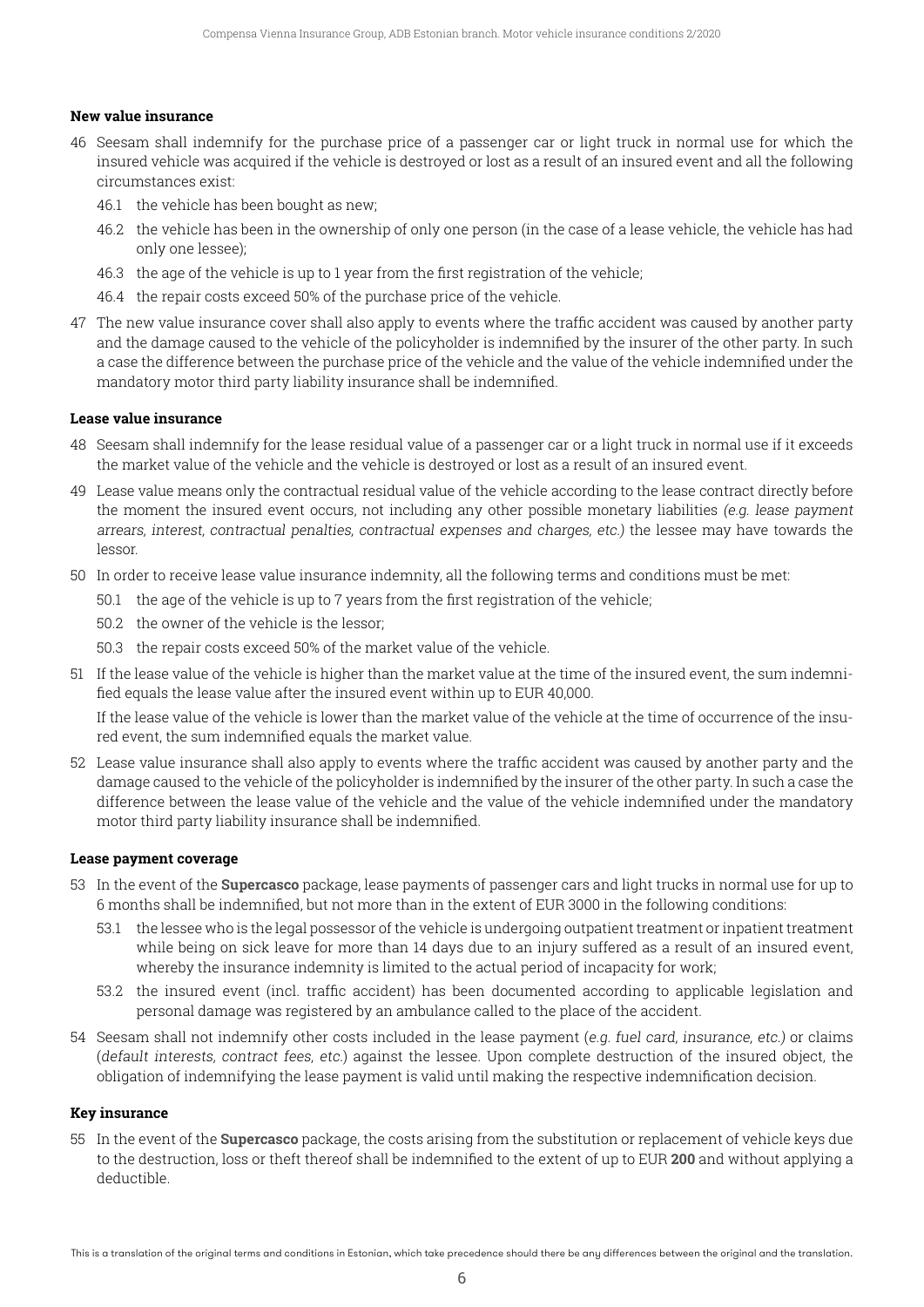#### **Additional cover of natural disaster**

- 56 In the event of the **Supercasco** package, Seesam shall indemnify the damage based on the insurance contract if the insured object has been damaged or destroyed due to a natural disaster.
- 57 If the damages caused by a natural disaster exceed EUR **1000**, Seesam shall indemnify the damages without applying a deductible, if the policyholder proves that:
	- 57.1 there is cause-and-effect relationship between the natural disaster and the damage to or destruction of the vehicle and
	- 57.2 the amount of damage exceeds EUR 1000.

#### **Window insurance**

- 58 An insured event of window insurance is deemed to be a situation where the windscreen, rear window or side window (including the film covering the window) of a vehicle is damaged or destroyed by a direct hit thereto.
- 59 If it is possible to repair the damaged window, the indemnity for damage shall include the reasonable expenses of the window repair work.
- 60 The front window is deemed to be destroyed if it is not possible to technically repair the window and if the window must be replaced with a new or equal one to ensure compliance with the technical requirements stipulated in the Traffic Act (e.g. Code of Practice of the Estonian Road Administration of 02.10.2015 "Assessment of the condition of the driver's vision and the windscreen").

#### **Exclusions of window insurance**

- 61 Window insurance does not cover the following:
	- 61.1 damage caused to the lights, mirrors, sun roof, glass roof, glass tonneau cover, window heating element or other glass items of the vehicle;
	- 61.2 damage caused by natural wear and tear of the windows, damage caused as a result of cleaning ice or snow from the windows, windows becoming dull or superficial damages to the windows (e.g. damage caused by windscreen wipers or damage caused by windows becoming dull as <sup>a</sup> result of minor superficial stone chips);
	- 61.3 damage arisen as a result of damage to a window if the window was so damaged and/or worn out and dull before the insured event that it would have required repair or replacement regardless of the damage caused by the insured event. If that is the case, Seesam does not consider the damage to be caused by the insured event.

#### **Replacement vehicle insurance**

- 62 If the vehicle cannot be used due to an insured event (except for an insured event of emergency road service), Seesam shall provide the policyholder with a replacement vehicle to use for up to 20 days.
- 63 If the vehicle cannot be used due to an insured event (except emergency road service insurance) outside Estonia, Seesam shall indemnify the policyholder for the certified rent costs of a replacement vehicle for up to 20 days and in the amount of a maximum of EUR 40 per day.
- 64 The expenses for using a replacement vehicle shall be indemnified for the period when:
	- 64.1 the damaged vehicle is incapable of moving;
	- 64.2 the use of the damaged vehicle is prohibited by legislation;
	- 64.3 the damaged vehicle is being repaired and, due to the performance of the repair work, the vehicle cannot be used;
	- 64.4 the damaged vehicle is destroyed, stolen, or robbed.
- 65 A replacement vehicle shall be made available for the period of the repair work. If the vehicle is, as a result of an insured event, unfit for use in traffic, the policyholder shall also have the right to receive a replacement vehicle for the period between registering the occurrence of the insured event and the repairs. No replacement vehicle shall be provided if the period of repairs of the vehicle is shorter than 12 hours.
- 66 In case the vehicle has been destroyed, stolen or robbed, the replacement vehicle shall be provided for up to 20 days.
- 67 The replacement vehicle shall be handed over at a company and in a location specified by Seesam within a reasonable time.
- 68 The replacement vehicle insurance shall also apply to events where the traffic accident was caused by another party and the damage caused to the vehicle of the policyholder is indemnified by the insurer of the other party.
- 69 In the case where several insured events have occurred within a one-year insurance period, there is the right to receive a replacement vehicle on a maximum of two occasions.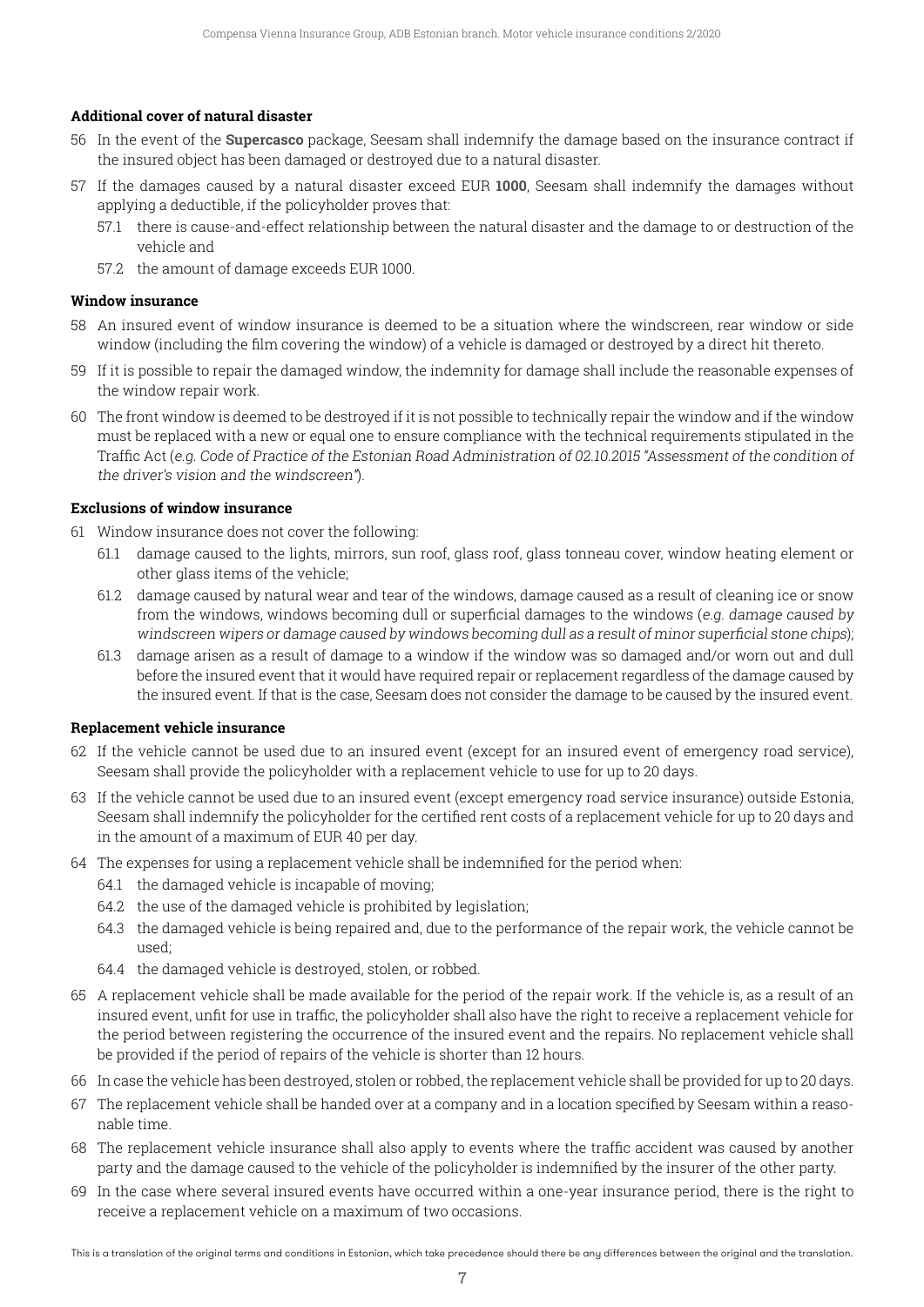#### **Obligations of policyholder in case of replacement vehicle insurance**

- 70 The policyholder is obliged to enter into a replacement vehicle usage contract with the provider of the replacement vehicle specified by Seesam and adhere to the terms and conditions of the contract.
- 71 At the request of Seesam or the provider of the replacement vehicle determined by Seesam, the replacement vehicle must be returned within 24 hours.
- 72 The policyholder shall be obliged to coordinate the use of a replacement vehicle with Seesam as soon as possible.
- 73 If the need for using a replacement vehicle arises at weekend or on public holidays, due to which it is not possible to coordinate the use of the replacement vehicle with Seesam, the certified rental costs of the replacement vehicle shall be indemnified in the amount of a maximum of EUR 40 per day within up to 3 days.

#### **Vehicle passenger accident insurance**

- 74 An insured event of the vehicle passenger accident insurance means the permanent incapacity for work or the death of the driver of the vehicle and/or the fellow passenger(s) who was/were in the insured vehicle (hereinafter "vehicle passenger") if this has been caused directly by bodily injury received as a result of the occurrence of the insured event specified in clauses **15** and **16**.
- 75 Permanent incapacity for work means a permanent functional impairment caused by bodily injury received in an insured event. The right to receive indemnity shall arise if the functional impairment has lasted for at least 1 year.
- 76 Seesam shall pay the vehicle passenger accident insurance indemnity in accordance with the degrees of the loss of capacity for work established pursuant to the procedure provided for in legislation.
	- 76.1 If a vehicle passenger has been declared partially incapacitated for work, Seesam shall indemnify 50% of the accident insurance sum insured.
	- 76.2 If a vehicle passenger has been declared 100% incapacitated for work, Seesam shall indemnify 100% of the accident insurance sum insured.
- 77 If a vehicle passenger dies as a result of the bodily injury received due to an insured event, the whole vehicle passenger accident insurance sum insured shall be indemnified to the successors of the vehicle passenger.
- 78 Indemnity for permanent incapacity for work shall be paid to the vehicle passenger who is permanently incapacitated for work due to the insured event.
- 79 Vehicle passenger accident insurance shall also apply to events where the traffic accident was caused by another party and the damage caused to the vehicle of the policyholder is indemnified by the insurer of the other party.
- 80 In accordance with the Traffic Act, a vehicle passenger must properly wear a seat belt while the vehicle is riding.

#### **Luggage and pet insurance**

#### **Principles of indemnification of luggage and pet insurance damage**

- 81 Luggage is deemed to be the items in the passenger compartment, luggage compartment or roof box of the insured vehicle.
	- 81.1 In addition to the list specified in clause **81**, luggage is also deemed to be pets located in the salon or trunk of the vehicle that shall be deemed to be cats and dogs for the purposes of these terms.
- 82 If the luggage is damaged, lost or destroyed due to an insured event specified in clauses **15** and **16**, the costs of repairing the luggage or purchasing new luggage shall be indemnified to the extent of the sum insured specified in the luggage and pet insurance.
	- 82.1 Pet damage shall be indemnified pursuant to clause **89** of these conditions.
- 83 The insurance cover of luggage and pet insurance shall not include the following items:
	- 83.1 money, securities, works of artistic value and objects made from precious metals;
	- 83.2 goods, cargoes, loads.
- 84 To prevent theft of luggage, when leaving the vehicle, it must be locked, its openings must be closed and the luggage must be placed in a hidden place.
- 85 In the case of damage to, loss or destruction of luggage, the part of the damage subject to indemnification on the basis of other insurance contracts (e.g. motor third party liability, travel or household insurance) shall not be indemnified.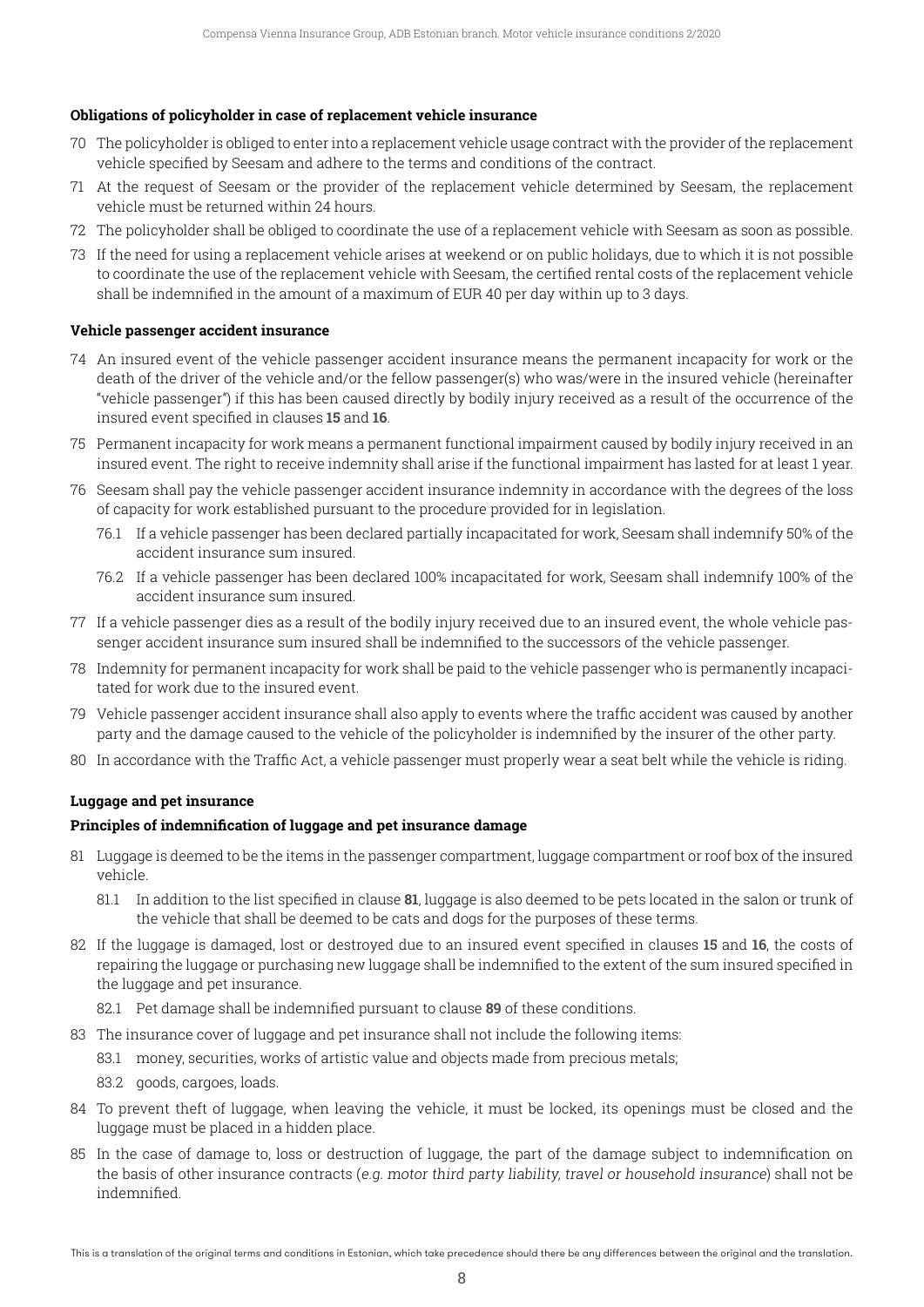- 86 If it is possible to fix the luggage from a technical point view and it is economically feasible to do so, the amount of damage shall be equal to the amount of fixing expenses.
- 87 If the luggage is lost or it is not possible to fix the luggage from a technical point view or it is economically not feasible to do so, Seesam shall consider the luggage to be destroyed and indemnify for the damage pursuant to clause 88.
- 88 The value of the acquisition of a new object is the cost of the acquisition of a new object of similar value in place of the insured luggage. If no more new items of the same object are sold, the insurance indemnity is calculated on the basis of objects whose functionality is equivalent to that of the destroyed objects. If no more equivalent objects are sold, the insurance indemnity is calculated on the basis of objects that are as similar as possible to the destroyed objects.
- 89 Contrary to the provisions of these conditions regarding indemnification of the damage of luggage, pet damage (clause **81.1**) shall be indemnified as follows.
	- 89.1 If a pet insured as luggage is injured due to an insured event, the reasonable and necessary veterinary costs shall be indemnified up to the sum insured specified in the luggage and pet insurance policy.
	- 89.2 If a pet insured as luggage dies due to an insured event, the sum insured specified in the luggage and pet insurance policy shall be indemnified by Seesam.

#### **Trailer insurance**

- 90 Pursuant to trailer insurance, the damages caused to O1 and O2 category light trailers due to the realisation of insurance risks specified in clauses **15** and **16** shall be indemnified if all of the following conditions have been met:
	- 90.1 the trailer was hooked up to the insured object at the time of the insured event;
	- 90.2 the trailer that was hooked up complied with the requirements and restrictions established by the manufacturer of the vehicle that pulled the trailer and was in good technical condition;
	- 90.3 trailer damage will be indemnified to the owner or an authorised user of the trailer specified on the trailer's registration certificate;
	- 90.4 the damage caused to the luggage in the trailer will only be indemnified if the additional luggage and pet cover was selected when the insurance contract was entered into.

## **EXCLUSIONS OF INSURED EVENT**

- 91 **The following shall not be indemnified:**
	- 91.1 damage arisen from natural use and wear and tear (e.g. breakage of airbag, shock absorber, spring, wheel bearing);
	- 91.2 damage arisen from poor maintenance of the vehicle, its part or luggage, or a construction, production or material defect caused to equipment thereof;
	- 91.3 equipment or part that caused the technical failure, short circuit or fire, or the costs arising from replacing them. For the purposes of these conditions, a technical failure means any damage to or destruction of the vehicle or its part, which has not been caused by an unexpected and sudden contact event outside the vehicle, traffic accident, natural disaster, fire or vandalism, unless the **Supercasco** package has been chosen (clause **24**);
	- 91.4 damage caused by water getting into the engine, except if water has got into the engine as a result of driving off the road due to a traffic accident or natural disaster;
	- 91.5 damage arisen as a result of unsuitable or low-quality fuel, oil, coolant or other liquid used in the vehicle;
	- 91.6 damage arisen as a result of insufficient quantity or circulation of oil, coolant or other liquid;
	- 91.7 damage arisen from an object, cargo or load in the vehicle or trailer if this is not a direct result of a contact traffic accident or unexpected and sudden contact event outside the vehicle (e.g. the vehicle brakes due to an unexpected threat, no collision or other outside contact takes place, the object in the passenger compartment damages the passenger compartment or the cargo on the trailer damages the vehicle);
	- 91.8 any damage caused by hazardous load or cargo. Hazardous load or cargo is deemed to be substances and objects that may cause damage to people's health, property or the environment in the transport process due to their explosion, fire or radiation hazard, toxicity, causticity or other qualities;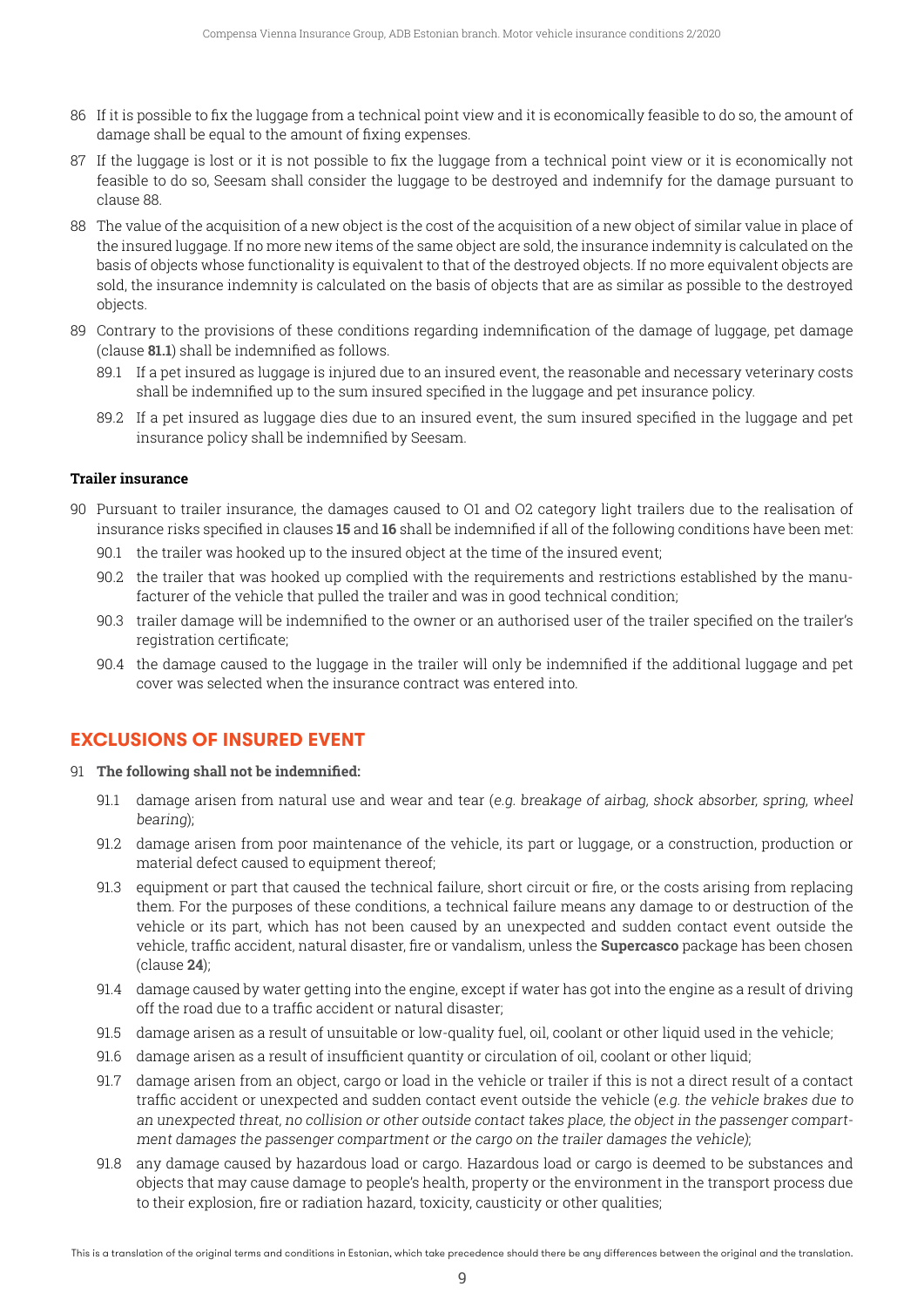- 91.9 damage arisen to road tankers or cistern vehicles upon loading or unloading cargo or load;
- 91.10 damage arisen upon car racing, training for racing or as a hobby (including amateur racing or unofficial races) (e.g. driving on a racetrack);
- 91.11 damage arisen as a result of freezing, icing, heating, corrosion or other chemical reaction, moisture, sun, smell or mould;
- 91.12 damage caused by pets in the passenger compartment of the vehicle;
- 91.13 damage arisen from low-quality work in the course of servicing (incl. washing) or repair work of the vehicle or later as a result thereof;
- 91.14 restoration costs of damages arisen due to low-quality work (e.g. the lacquer coating comes loose when washing with a powerwasher);
- 91.15 damage arisen as a result of charging the battery or helping in starting the vehicle;
- 91.16 damage arisen from damage to or destruction or loss of parts not connected to the vehicle (e.g. another pair of tyres and rims stored in the garage), unless agreed otherwise in the policy;
- 91.17 damage in the case that the vehicle was so damaged and/or worn out before the insured event that it would have required repair or replacement regardless of the damage caused by the insured event. If that is the case, Seesam does not consider the damage to be caused by the insured event (e.g. a vehicle is additionally damaged due to an earlier rust damage);
- 91.18 damage caused by destruction, loss or theft of the vehicle keys, unless the **Supercasco** package has been chosen (clause **55**);
- 91.19 damage arisen before or after the insurance period;
- 91.20 damage subject to indemnification under the mandatory motor third party liability insurance, the mandatory liability insurance of a vehicle of a foreign country or any other liability insurance of the damage causing party.

 If the policyholder does not receive indemnity on the basis of the mandatory motor third party liability insurance, the mandatory liability insurance of a vehicle of a foreign country or another liability insurance of the damage causing party in full or in part and has not received indemnity within one month of the occurrence of the traffic accident, Seesam shall not apply the exclusion specified in this clause.

- 91.21 damage caused intentionally by the policyholder or a person equivalent to the policyholder;
- 91.22 damage caused in relation to the policyholder losing possession of the vehicle as a result of fraud, embezzlement or extortion;
- 91.23 damage caused if the person who drove the vehicle was under the influence of alcohol, drugs or psychotropic substances or exhibiting signs thereof at the time of the traffic accident;
- 91.24 damage if the person who drove the vehicle refused to have their intoxication determined immediately after the occurrence of the loss or consumed the substances specified in clause **91.23** after the occurrence of the loss;
- 91.25 damage if the person who drove the vehicle at the time of the traffic accident did not have the right to drive a vehicle of the respective category.

## **POLICYHOLDER'S OBLIGATIONS UPON ENTRY INTO INSURANCE CONTRACT**

- 92 Upon entry into an insurance contract, the policyholder shall notify Seesam of all the circumstances about which Seesam has requested information directly in a format that can be reproduced in writing.
- 93 If the policyholder has provided incorrect data to Seesam when entering into the insurance contract, on the basis of which a smaller insurance premium was calculated, Seesam shall have the right to indemnify the damage according to the ratio of the insurance premium calculated on the basis of correct data to the insurance premium calculated on the basis of incorrect data.

## **IMPORTANT CIRCUMSTANCES THAT AFFECT INSURED RISK**

- 94 Increase in the possibility of an insured risk is deemed to be an increase in the likelihood of the realisation of the event specified in clauses **15** and **16** of the conditions.
- 95 The activities that affect the likelihood of the realisation of an insured risk have been provided for in the safety requirements of these conditions that the policyholder is obliged to adhere to.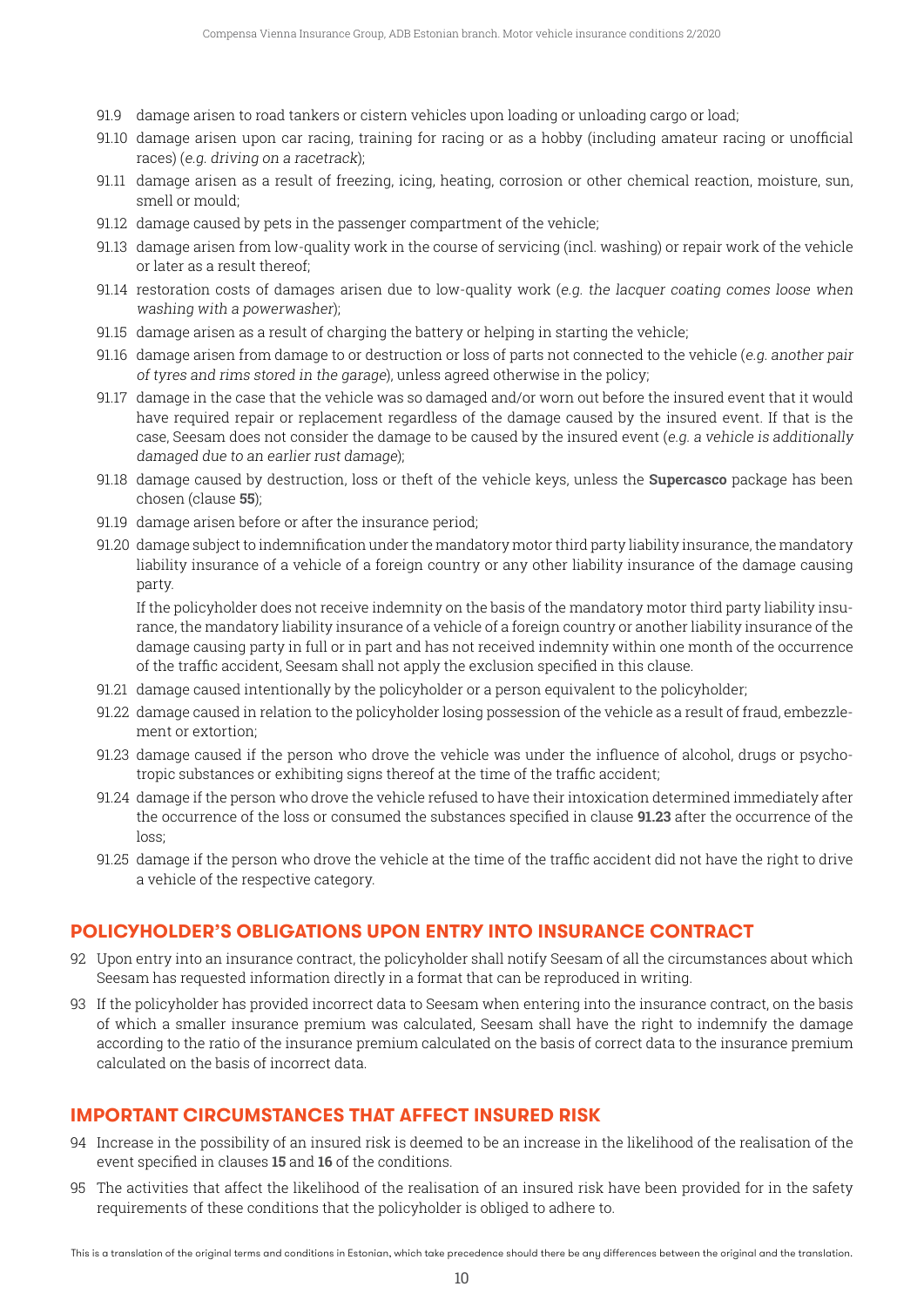## **SAFETY REQUIREMENTS (POLICYHOLDER'S OBLIGATIONS BEFORE OCCURRENCE OF INSURED EVENT)**

- 96 The policyholder shall be obliged to meet the safety requirements provided for in these conditions, adhere to the Traffic Act and the user manual of the vehicle.
- 97 The driver of the vehicle must have a valid right to drive a motor vehicle of the relevant category.
- 98 The vehicle may not be driven when exhibiting signs of consumption of alcohol, drugs or other psychotropic substances or signs of intoxication or in a state of intoxication or fatigue.
- 99 The driver of the vehicle must make sure, before starting to drive the vehicle, that his or her state of health allows driving the vehicle.
- 100 The vehicle may not be driven in a beach area, swampy area, in water or off-road within the meaning of the Traffic Act.
- 101 The vehicle may not be driven on ice, except on winter roads or ice roads opened for public use by the relevant authority.
- 102 The technical condition of the vehicle shall comply with the technical requirements established by legislation.
- 103 The condition of the tyres of the vehicle must comply with the requirements established by legislation and summer tyres may not be used when the usage of winter tyres is mandatory on the basis of legislation.
	- 103.1 Neither may summer tyres be used at a time when their use increases the likelihood of occurrence of an insured event to a significant extent and the unsuitability of use thereof is generally known (e.g. summer tyres are used in October when driving on <sup>a</sup> snowy or slippery road and, due to that, <sup>a</sup> traffic accident is caused).
- 104 The policyholder may not exceed the speed limits prescribed by legislation and traffic control devices with the vehicle.
- 105 When leaving the vehicle, the engine must be switched off, the vehicle must be locked, its windows, doors, sunroof and other openings must be closed and security devices, if any, must be switched on.
- 106 The keys to the vehicle shall be kept with sufficient care to ensure that no unauthorised persons can gain possession of these.
- 107 For the purposes of these conditions, keys mean the door and ignition keys, cards and remote controls of the vehicle, incl. the electronic keys to and remote controls of anti-theft systems.
- 108 Keys may not be handed over, on a voluntary basis, to strangers or people that are in a state of intoxication.
- 109 An immobiliser must be mounted or the existing immobiliser must be recoded in the case of vehicles that do not have a complete set of keys and a corresponding certificate must be presented to Seesam.
- 110 If the policy does not contain a note about the sets of keys to the vehicle (incl. door and ignition keys, cards and remote controls, keys to and remote controls of anti-theft systems), the complete number of the sets of keys shall be found according to the complete number set out in respect of the make and model of the vehicle or equipment by the manufacturer.
- 111 If any faults appear in the locking systems or anti-theft equipment of the vehicle, these must be repaired as soon as possible.
- 112 A trailer that is not connected to a vehicle must be kept fenced, behind a locked gate, or in a territory that is under surveillance.
	- 112.1 Guarding is an activity for monitoring the guarded building, territory, surroundings thereof and property located therein for detection and elimination of an emergency phase or attack and ensuring the inviolability of the insured object by a security company, guard, insured person and/or a security equipment.
- 113 The policyholder is obliged to fulfil the obligations provided for in the Traffic Act regarding transportation of passengers and cargo.
	- 113.1 An object, cargo or load in an insured vehicle shall be fixed properly and with sufficient strength so that even in the event of sudden braking of the insured vehicle an object, cargo or load in the insured vehicle does not cause any damages to another insured object.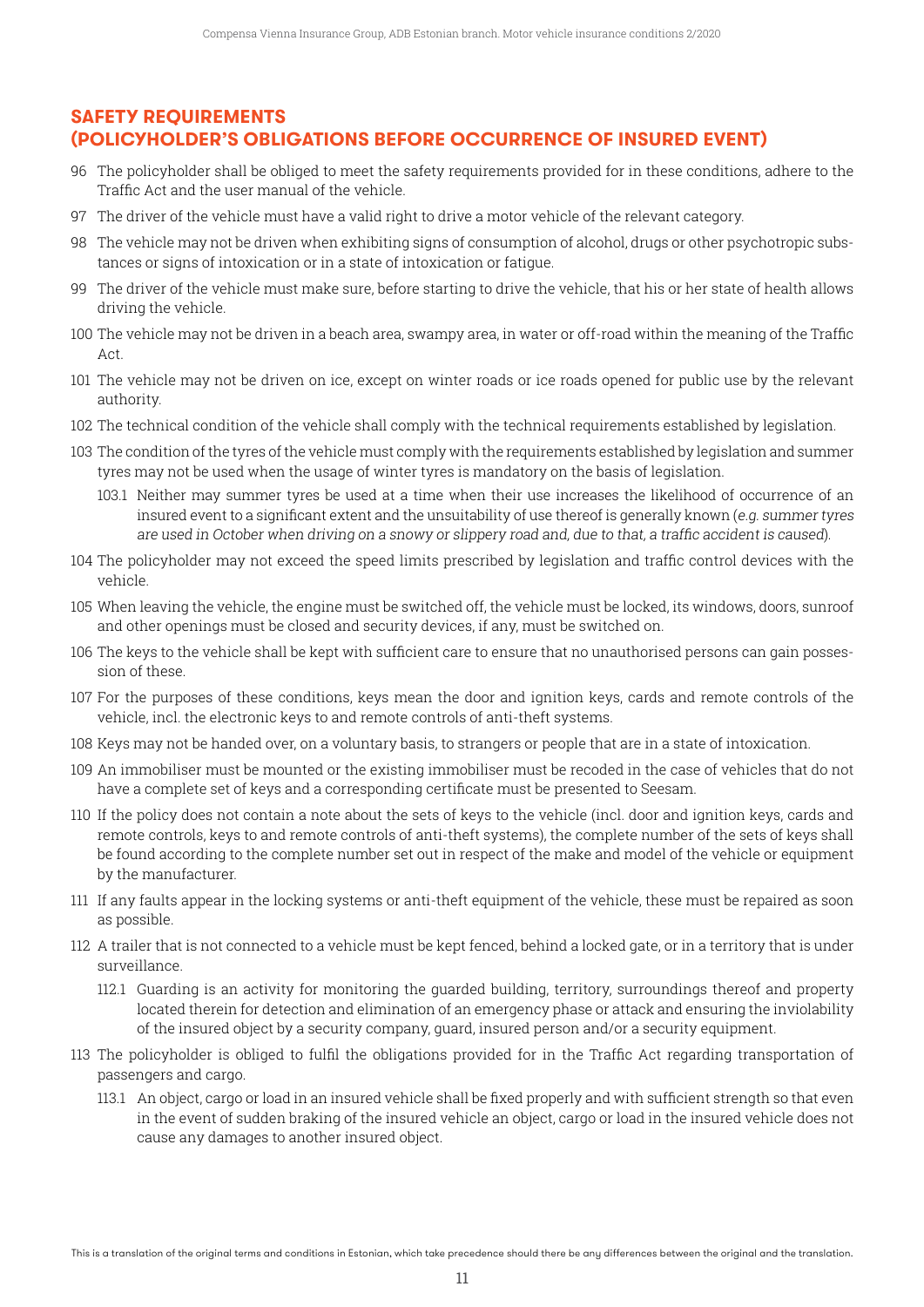## **POLICYHOLDER'S OBLIGATIONS AFTER INSURED EVENT**

#### **Obligations upon occurrence of insured event**

- 114 The policyholder shall be obliged, in the case of suspected vandalism, robbery or theft, fraudulent conduct, embezzlement or extortion, to immediately make an application to the police and submit the replies received from the police to Seesam.
- 115 The policyholder shall be obliged, in the case of fire, to immediately notify the emergency aid centre of what has happened.
- 116 The policyholder shall be obliged, in the case of damage caused by a third party and if motor third party liability insurance or another liability insurance exists, to submit a claim for indemnifying for the damage to the third party or to the insurer of the latter.
- 117 The policyholder shall be obliged to submit to Seesam data about the other parties or the event to the traffic accident or other persons that caused damage that would enable Seesam to submit a recovery claim, in the case of indemnifying for the damage, against the person who caused the damage.
- 118 The vehicle driver shall be obliged to fulfil the obligations stipulated in the Traffic Act regarding acting in the event of a traffic accident.
- 119 After the occurrence of an insured event, the policyholder shall try to avoid and reduce additional damage as much as possible.
- 120 Following damage to a vehicle, the vehicle may be used only if the driver has checked the vehicle and has made sure that it is in a condition that meets the technical requirements for use. First of all, the driver shall check whether the vehicle does not have any oil, fuel or coolant leaks, whether the steering wheel and brakes function and whether the tyres are intact.
- 121 The vehicle driver cannot leave the scene of the traffic accident before the event has been duly formalised pursuant to the Traffic Act or the police have arrived, if it is necessary to inform the police pursuant to the Traffic Act.
- 122 After a traffic accident, the driver of the vehicle may not consume alcohol or any other narcotic or psychotropic substances.
- 123 The policyholder is obliged to prove the occurrence of an insured event and the amount of damage and provide Seesam with information necessary for the establishment of the contract performance obligation. If the circumstances of occurrence of the insured event cannot be established based on the available information, Seesam may suspend the loss adjustment procedure until submission of the necessary information, by notifying the policyholder thereof in a format that can be reproduced in writing.
- 124 The damaged vehicle shall be presented to Seesam or a person authorised by Seesam before making any repairs (including re-assembly) or transferring the vehicle.
- 125 The damaged vehicle shall be transported to a secure repository or a guarded place as soon as possible.
- 126 The policyholder must enable Seesam to review the data saved in the vehicle's tachograph, video logger, control units, etc., in order to determine the obligation to perform their contract and the extent thereof.

#### **Informing of damage and submitting a loss application**

- 127 The policyholder must immediately notify Seesam of a possible insured event and follow the instructions provided by Seesam.
- 128 The policyholder shall submit to Seesam a written loss application that describes thoroughly the circumstances of the possible insured event no later than within three months of the notification of the damage.
- 129 In the case of theft or robbery of the vehicle, the registration certificate of the vehicle and all keys thereto must be submitted along with the loss application.

# **RESULTS OF BREACHING POLICYHOLDER'S OBLIGATION**

- 130 If the policyholder caused an insured event intentionally or due to gross negligence, Seesam shall be released from its performance obligation in full.
- 131 If the policyholder breaches an obligation the aim of which was to reduce the likelihood of the realisation of an insured risk, Seesam shall have the right to reduce the insurance indemnity or refuse to pay the insurance indemnity if the breach of the obligation had an impact on the occurrence of the insured event and the performance obligation of Seesam.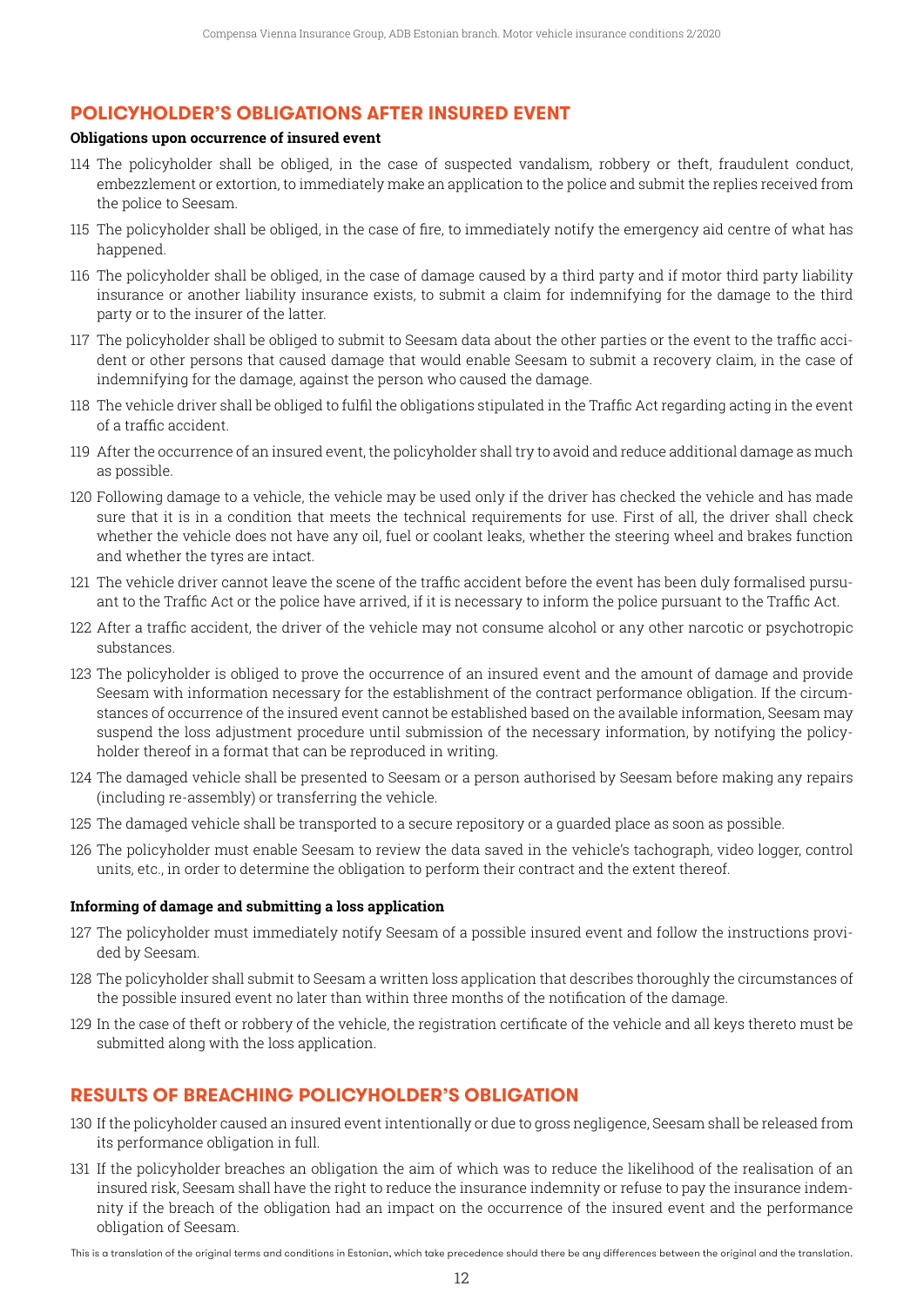- 132 If the policyholder breaches intentionally an obligation that had to be performed following the occurrence of an insured event, Seesam shall be released from its performance obligation.
- 133 If the policyholder breaches, due to gross negligence, an obligation that he or she had to perform following the occurrence of an insured event and the breach has an impact on the establishment of the circumstances of the insured event and the performance obligation of Seesam, Seesam shall be released from its performance obligation in part or in full.
- 134 Following the principles of good faith and reasonableness, Seesam shall not indemnify for damage if the driver of the vehicle exhibited signs of consumption of alcohol, drugs or other psychotropic substances or signs of intoxication, was intoxicated or had no right to drive at the moment of occurrence of the traffic accident.

# **OBLIGATIONS AND RIGHTS OF SEESAM**

135 Seesam shall be obliged:

- 135.1 to introduce the insurance contract documents to the policyholder before entry into the insurance contract;
- 135.2 to start to deal with the insured event immediately after receiving a loss application from the policyholder in a format that can be reproduced in writing and to establish the amount of the damage to be indemnified;
- 135.3 to make a decision on whether to indemnify for the damage or refuse to do so immediately, but no later than within ten working days of the receipt of all the required documents and establishing the amount and circumstances of the damage;
- 135.4 upon theft or robbery, to make a decision on whether to indemnify for the damage or refuse to do so within one month of the receipt of all the required documents and establishment of the amount and circumstances of the damage.
- 136 If criminal proceedings have been brought in connection with the insured event, Seesam shall have the right to postpone making a decision until receipt of the decision on terminating the criminal proceedings.
- 137 During the insurance period, Seesam shall have the right to inspect the vehicle and, in the case of an increased insured risk, require from the policyholder the application of additional security measures as well as higher insurance premium. If the policyholder does not agree to additional security measures, Seesam shall have the right to cancel the insurance contract in accordance with the procedure and during the terms prescribed in the general contractual terms and conditions of Seesam and in the Law of Obligations Act.
- 138 If the insurance contract is cancelled after the occurrence of an insured event, Seesam shall have the right to withhold from the indemnity the insurance premiums payable until the end of the current insurance period.
- 139 Upon destruction or loss of the vehicle, Seesam shall have the right, upon payment of the insurance indemnity, to withhold from the insurance indemnity the insurance premiums payable until the end of the current insurance period.

# **SUM INSURED**

- 140 Sum insured means the maximum sum to be paid out, which is, for the purposes of these conditions, the market value of the vehicle in Estonia directly before the occurrence of the insured event.
- 141 Market value means the possible sales price of the insured object directly before the occurrence of the insured event.
- 142 The maximum sum insured in the case of a truck, trailer and a bus has been set out in the policy.
- 143 In the case of over-insurance (i.e. if the sum insured is higher than the market value of the vehicle), Seesam shall calculate the insurance indemnity according to the actual amount of damage and it shall not be bound by the sum insured as set out in the policy.
- 144 In the case of under-insurance, Seesam shall have the right to reduce the amount of damage according to the ratio of the sum insured and the market value of the vehicle.
- 145 If the sum insured is below the market value of the vehicle and the difference is more than 10%, Seesam shall have the right to apply the provisions of under-insurance.
- 146 In the case of parts subject to a special premium, the sum insured shall be set out in the policy as the total amount of all the parts subject to a special premium.
- 147 The insurance indemnity paid out in the insurance period for the purpose of repairing the vehicle, its part or luggage shall not reduce the respective sum insured.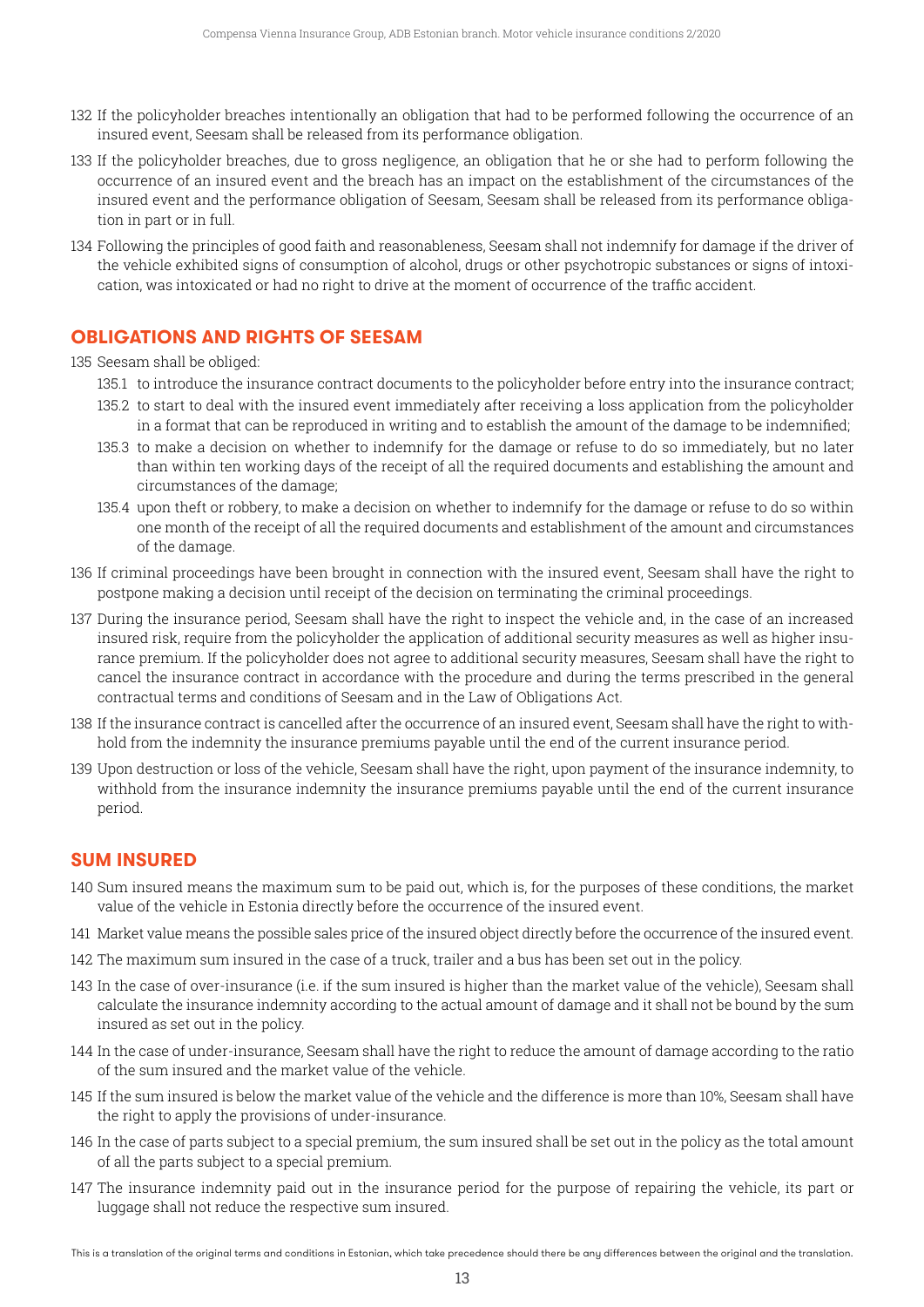# **INDEMNIFICATION PRINCIPLES**

#### **Means of indemnification and insurance indemnity**

- 148 Means of indemnification are payment of monetary indemnity or organising the repairing of the damaged vehicle, its part or luggage.
- 149 Insurance indemnity is the amount of damage from which firstly possible reduction of the indemnity and, thereafter, unpaid insurance premiums and deductible have been deducted.

#### **Indemnification for damage upon damage to vehicle, its part or luggage (repair costs)**

- 150 A vehicle, its part or luggage is deemed to be damaged as a result of an insured event when the vehicle or its part can be restored to its original form and such restoration is economically reasonable and technically possible.
- 151 Upon damage to a vehicle, its part or luggage, Seesam shall indemnify for the reasonable repair costs of the thing unless otherwise provided for in the insurance contract. The policyholder or beneficiary shall be obliged to choose, if possible, the most favourable option.
- 152 Spare parts corresponding to the depreciation and value before the insured event may be used for repairing a damaged vehicle, its part or luggage.
- 153 Seesam shall not be obliged to indemnify for the replacement of the damaged parts of the vehicle if they can be restored by repairing.
- 154 The cost of the vehicle's restoration repairs in the vehicle's authorised dealership shall be proceeded from during the term of validity of the general warranty of the vehicle.
	- 154.1 If the general warranty has terminated at the time of the insured event and the bodywork warranty is valid, Seesam is not obliged to indemnify the cost of new original parts or restoration repairs in the vehicle's authorised dealership.
	- 154.2 In the event of the Supercasco package, all costs of restoration repairs in the authorised dealership are always indemnified.
- 155 The policyholder shall be obliged to hand over to Seesam any damaged or destroyed parts of the vehicle that have been replaced during the repairs. If the policyholder breaches the aforesaid obligation, Seesam may reduce the indemnity for damage in respect of the cost of the damaged or destroyed parts.
- 156 The policyholder shall have the right to choose the repair company where the damaged vehicle, its part or luggage will be repaired, by coordinating the repair company and the amount of damage with Seesam in a format that can be reproduced in writing. Seesam's indemnification obligation shall be limited to reasonable, necessary and justified costs for restoring the situation prior to the insured event in Estonia. This means that if the vehicle is damaged or destroyed outside Estonia or the restoration repairs are performed outside Estonia, the cost of similar work or service in Estonia is proceeded from upon indemnifying reasonable and justified costs.
- 157 In order to ascertain reasonable amount of damage, Seesam shall have the right to specify a repair company to which the policyholder is required to present the damaged vehicle, its part or luggage. By specifying the repair company, Seesam does not assume the obligation to repair the vehicle, its part or luggage in the repair company specified or liability for the quality of the work to be performed.
- 158 At the request of the policyholder, Seesam shall issue a guarantee letter to the policyholder or the repair company about indemnifying for the repair costs in order for the vehicle, its part or luggage to be repaired. If the insured object is a lease vehicle and the beneficiary pursuant to the insurance contract is the lessor, it is presumed that the beneficiary wants the damaged vehicle to be repaired and a guarantee letter issued.
- 159 In the case of repairing a vehicle, its part or luggage, the policyholder shall be obliged to enter into a contract for services with the repair company. Seesam shall not be liable for the quality of the work of the repair company that performs the restoration repairs of the vehicle, its part or luggage.
- 160 If the policyholder does not want the vehicle, its part or luggage to be restored or if no agreement is reached on the manner of indemnification for the damage, Seesam shall indemnify for the repair costs in the form of a monetary indemnity. In such a case the maximum amount of the insurance indemnity shall be the sum of the repair costs accepted by Seesam, minus value added tax, possible reductions of the insurance indemnity, unpaid insurance premiums and deductible.
- 161 In the case of policyholders who are legal persons, the repair costs shall be indemnified without value added tax, taking into account the rate of deduction of input value added tax, directly to the repair company (e.g. Seesam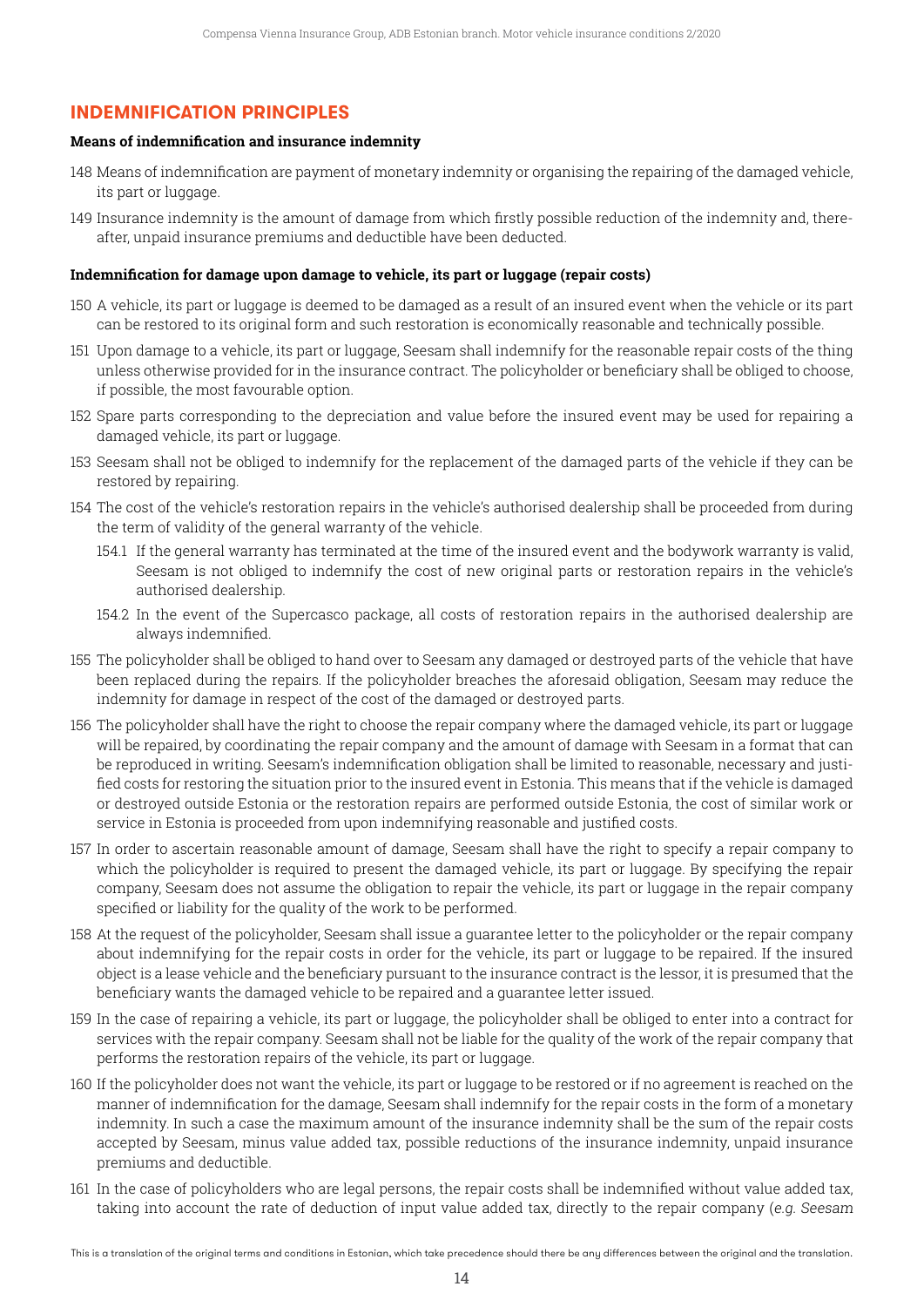issues a guarantee letter for the repairs of the vehicle to the repair company for paying the repair costs without value added tax and deductible on the basis of an invoice issued to the policyholder. The policyholder shall pay the repair company the sum of value added tax and deductible).

162 If the policy contains the note "The insured object has been insured with value added tax", the repair costs shall be indemnified directly to the repair company along with value added tax. The value added tax to be refunded to the policyholder on the basis of law shall not be subject to indemnification (e.g. the policyholder has himself or herself paid the invoice for the repairs along with value added tax and, if value added tax is subject to refund, the policyholder shall be indemnified the amount without value added tax).

#### **Indemnification for damage upon destruction or loss of vehicle, its part or luggage**

- 163 A vehicle, its part or luggage is deemed to be destroyed if the restoration thereof is economically not reasonable or technically not possible.
- 164 Upon loss or destruction of a vehicle, its part or luggage, the maximum amount of the indemnity shall be the market value of the vehicle, its part or luggage.
	- 164.1 Exception. In the event of the **Supercasco** package, possible replacement costs of the vehicle will be indemnified in addition to that specified in clause **164**, by adding 5% to the insurance indemnity. The abovementioned shall not be applied if the damage is indemnified on the basis of new value insurance cover stipulated in clauses **46-47**.
- 165 In the case of policyholders who are legal persons, the market value shall be indemnified without value added tax, taking into account the rate of deduction of input value added tax, except if the list of insured risks in the policy contains the note "The insured object has been insured with value added tax", and the legal person has no right for the deduction of input value added tax, in which case the damage shall be indemnified to the policyholder with value added tax.
- 166 The market value of the vehicle shall be determined taking into account the condition of the vehicle, the equipment, the year of production, kilometres covered, as well as the market situation and sales offers of similar vehicles.
- 167 The maximum amount of damage in the case of destruction or loss of parts subject to a special premium shall be the market value of the item, but no more than the sum insured of the parts subject to a special premium as set out in the policy.
- 168 In the case of the new value of a passenger car or light truck, the maximum amount of damage of a lost or destroyed vehicle shall be the purchase price for which the destroyed vehicle or light truck was acquired.
- 169 In the case of lease value insurance, the maximum amount of damage of a destroyed or lost vehicle shall be the residual value noted in the lease contract of the vehicle if, at the moment of occurrence of an insured event, the lease value of the vehicle is higher than the market value. The maximum amount of damage in the case of lease value insurance shall be, for the purposes of these conditions, up to EUR 40,000.
- 170 If, upon indemnification for the market, new or lease value of the vehicle, the possession and right of ownership of the vehicle is not transferred to Seesam, the insurance indemnity shall be reduced by the value of the vehicle after the insured event.
- 171 In order to indemnify for the value of the vehicle after an insured event, the policyholder or beneficiary shall be obliged to transfer the possession and the right of ownership of the vehicle to Seesam in the territory of the Republic of Estonia.
- 172 In the case of (a) destroyed tyre(s), Seesam shall be obliged to indemnify for the value of the destroyed tyre(s) in accordance with their wear and tear before the insured event. If only one tyre is destroyed and it is not possible to replace the tyre with a tyre of the same state of wear and tear, the cost of a maximum of two similar tyres shall be indemnified.
	- 172.1 If the technical condition of the destroyed tyre of the vehicle is not in compliance with the requirements determined in legislation and the residual tyre tread depth is worn out to the permitted level or below that, Seesam shall not indemnify for the damage arisen as a result of the destruction of such tyres.

#### 173 **The following shall not be subject to indemnification:**

- 173.1 such repair costs that have previously been indemnified as a result of (an) insured event(s), but the vehicle or its part has not been repaired;
- 173.2 decrease in the value of the vehicle;
- 173.3 policyholder's loss of profit;